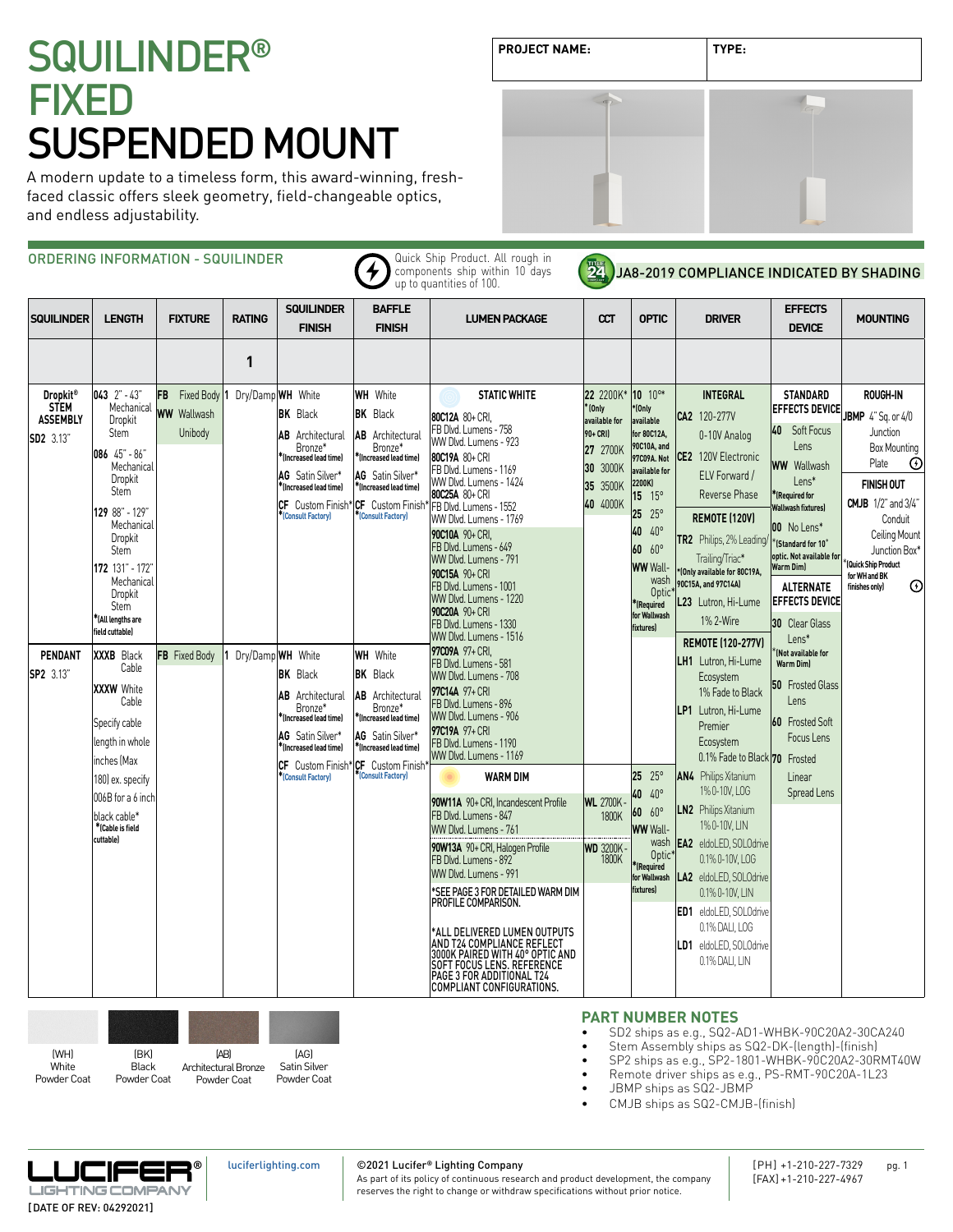## **ACCESSORIES**

### **ALTERNATE BAFFLE AND EFFECTS DEVICE**

Includes baffle with sealed lens. Must specify baffle finish.

¨ **RBA-SQ2-\*\*-CGL-2** Clear Glass Lens \* **\*(Not available for Warm Dim)** ¨ **RBA-SQ2-\*\*-SFL-2** Soft Focus Lens ¨ **RBA-SQ2-\*\*-FGL-2** Frosted Glass Lens ¨ **RBA-SQ2-\*\*-FSFL-2** Frosted Soft Focus Lens □ RBA-SQ2-\*\*-FLSL-2 Frosted Linear Spread Lens **\*\***Baffle finish: Specify **WH** for white, **BK** for black, **AG** for satin silver or **AB** for architectural bronze.

## **REPLACEMENT OPTICS**

Interchangeable optics accessible by removing baffle. ¨ **RO-70-15-1** 15° optic \* **\*(Not available for Warm Dim)** □ **RO-70-25-1** 25° optic ¨ **RO-70-40-1** 40° optic □ **RO-70-60-1** 60° optic

### **REPLACEMENT SUCTION TOOL**

Included with each order (1 per 10 fixtures). □ CY-SQ-TOOL-SUCTION Baffle assembly removal tool

### **EMERGENCY LIGHTING - REMOTE MOUNT ONLY**

□ **EMB-S-20/25-120/277-LEDX** 20/25 watt max capacity, 120 or 277 VAC 60Hz □ **EMB-S-100-120-LEDX** 100 watt max capacity, 120 VAC 60Hz<br>□ **EMB-S-100-277-LEDX** 100 watt max capacity, 277 VAC 60Hz 100 watt max capacity, 277 VAC 60Hz □ **EMB-S-250-120/277-LEDX** 250 watt max capacity, 120 or 277 VAC 60Hz During disruption of main power, emergency battery inverter provides temporary 120V or 277V to fixture.

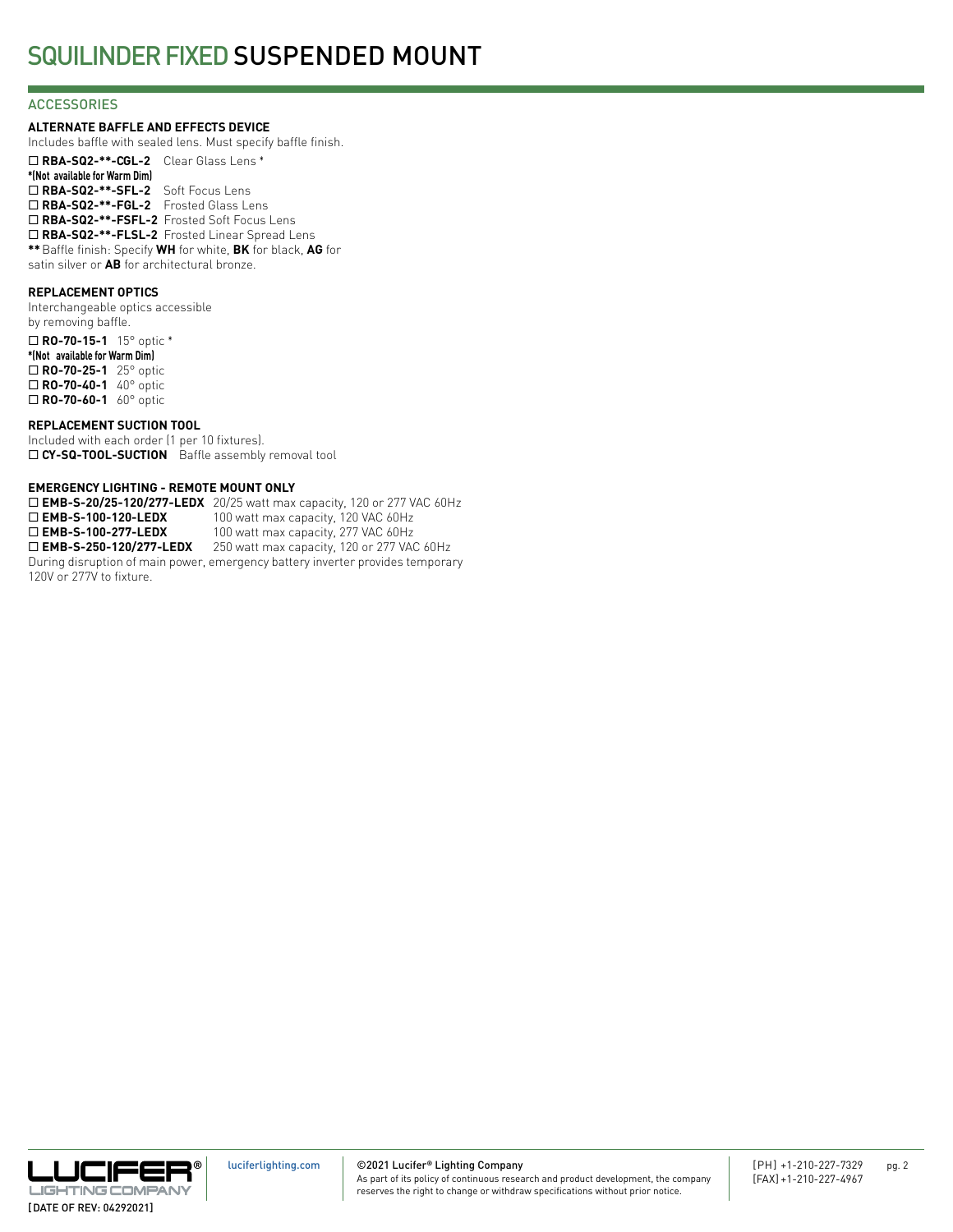# STATIC WHITE PERFORMANCE - 3000K - SOFT FOCUS LENS

| <b>LUMEN</b>   | <b>WATTAGE</b> | 10° OPTIC<br><b>NO SOFT FOCUS LENS</b> |                          | 15° OPTIC<br><b>SOFT FOCUS LENS</b> |                          | 20° OPTIC<br><b>SOFT FOCUS LENS</b> |     | 40° OPTIC<br><b>SOFT FOCUS LENS</b> |     | 60° OPTIC<br><b>SOFT FOCUS LENS</b> |     | <b>WW OPTIC</b><br><b>WALLWASH LENS</b> |     |
|----------------|----------------|----------------------------------------|--------------------------|-------------------------------------|--------------------------|-------------------------------------|-----|-------------------------------------|-----|-------------------------------------|-----|-----------------------------------------|-----|
| <b>PACKAGE</b> |                | <b>DELIVERED</b>                       | LPW                      | <b>DELIVERED</b>                    | LPW                      | <b>DELIVERED</b>                    | LPW | <b>DELIVERED</b>                    | LPW | <b>DELIVERED</b>                    | LPW | <b>DELIVERED</b>                        | LPW |
| 80C12A         | 10             | 960                                    | 56 (17W)                 | 831                                 | 84                       | 794                                 | 80  | 758                                 | 77  | 807                                 | 82  | 923                                     | 92  |
| 80C19A         | 17             | $\overline{\phantom{a}}$               | $\overline{\phantom{a}}$ | 1282                                | 78                       | 1225                                | 75  | 1169                                | 71  | 1244                                | 76  | 1424                                    | 84  |
| 80C25A         | 24             | $\overline{a}$                         | $\overline{\phantom{a}}$ | 1702                                | 73                       | 1627                                | 70  | 1552                                | 66  | 1652                                | 71  | 1769                                    | 74  |
|                |                |                                        |                          |                                     |                          |                                     |     |                                     |     |                                     |     |                                         |     |
| 90C10A         | 10             | 814                                    | 47 (17W)                 | 712                                 | 72                       | 681                                 | 69  | 649                                 | 66  | 691                                 | 70  | 791                                     | 79  |
| 90C15A         | 17             | $\overline{\phantom{a}}$               | $\overline{\phantom{a}}$ | 1098                                | 67                       | 1050                                | 64  | 1001                                | 61  | 1066                                | 65  | 1220                                    | 72  |
| 90C20A         | 24             | $\overline{\phantom{a}}$               | $\overline{\phantom{a}}$ | 1459                                | 62                       | 1394                                | 60  | 1330                                | 57  | 1416                                | 61  | 1516                                    | 63  |
|                |                |                                        |                          |                                     |                          |                                     |     |                                     |     |                                     |     |                                         |     |
| 97C09A         | 10             | 745                                    | 43 (17W)                 | 637                                 | 64                       | 609                                 | 62  | 581                                 | 59  | 618                                 | 63  | 708                                     | 71  |
| 97C14A         | 17             | $\overline{\phantom{a}}$               | $\overline{\phantom{a}}$ | 983                                 | 60                       | 939                                 | 57  | 896                                 | 55  | 954                                 | 58  | 906                                     | 53  |
| 97C19A         | 24             | $\overline{\phantom{a}}$               | $\overline{\phantom{a}}$ | 1305                                | 56                       | 1247                                | 53  | 1190                                | 51  | 1267                                | 54  | 1169                                    | 49  |
|                |                |                                        |                          |                                     |                          |                                     |     |                                     |     |                                     |     |                                         |     |
| 90W13A         | 16             | $\overline{\phantom{a}}$               | $\overline{\phantom{a}}$ | $\overline{\phantom{a}}$            | $\overline{\phantom{a}}$ | 922                                 | 58  | 847                                 | 53  | 909                                 | 57  | 761                                     | 45  |
| 90W13A         | 16             | $\qquad \qquad \blacksquare$           | $\overline{\phantom{a}}$ | $\overline{\phantom{a}}$            | $\overline{\phantom{a}}$ | 971                                 | 60  | 892                                 | 55  | 957                                 | 59  | 991                                     | 58  |
|                |                |                                        |                          |                                     |                          |                                     |     |                                     |     |                                     |     |                                         |     |

#### **24** JA8-2019 INDICATED BY SHADING

| <b>OUTPUT MULTIPLIER</b>                      |                  |  |  |  |  |
|-----------------------------------------------|------------------|--|--|--|--|
| CCT                                           | <b>CCT SCALE</b> |  |  |  |  |
| 2200K<br>(Consult factory for JA8<br>details) | 0.800            |  |  |  |  |
| 2700K                                         | 0.957            |  |  |  |  |
| 3000K                                         | 1.000            |  |  |  |  |
| 3500K                                         | 1.019            |  |  |  |  |
| 4000K                                         | 1.030            |  |  |  |  |

| <b>LIGHT LOSS FACTOR MULTIPLIER</b> |      |  |  |  |  |
|-------------------------------------|------|--|--|--|--|
| No Lens                             | 1.05 |  |  |  |  |
| CGL                                 | 1.05 |  |  |  |  |
| <b>SFL</b>                          | 1.00 |  |  |  |  |
| <b>FGL</b>                          | 0.90 |  |  |  |  |
| <b>FSFL</b>                         | 0.87 |  |  |  |  |
| <b>FLSL</b>                         | 0.83 |  |  |  |  |
| <b>HCL</b>                          | 0.65 |  |  |  |  |
|                                     |      |  |  |  |  |

# WARM DIM PERFORMANCE - SOFT FOCUS LENS - 40° OPTIC

| 90W13A<br>3200K - 1800K | Full on<br>100% | Dimmed<br>to 80% | Dimmed<br>to 70% | Dimmed<br>to 50% | Dimmed<br>to 20% | Dimmed<br>to 10% | Dimmed<br>to 2% |
|-------------------------|-----------------|------------------|------------------|------------------|------------------|------------------|-----------------|
| CCT (K)                 | 3200            | 3150             | 3100             | 3000             | 2700             | 2200             | 1800            |
| Light Output (Lm)       | 892             | 714              | 624              | 446              | 178              | 89               | 18              |
| Power (W)               | 16              | 13               | 11               | 8                | 3                | 1.7              | 0.3             |
| Efficacy (LPW)          | 55              | 55               | 55               | 55               | 55               | 55               | 55              |



# WARM DIM TO MIRROR HALOGEN DIMMING PROFILE WARM DIM TO MIRROR INCANDESCENT DIMMING PROFILE

| 90W11A<br>2700K - 1800K | Full on<br>100% | <b>Dimmed</b><br>to 80% | Dimmed<br>to 70% | Dimmed<br>to 50% | <b>Dimmed</b><br>to 20% | Dimmed<br>to 10% | Dimmed<br>to $2%$ |
|-------------------------|-----------------|-------------------------|------------------|------------------|-------------------------|------------------|-------------------|
| CCT (K)                 | 2700            | 2650                    | 2620             | 2520             | 2180                    | 1950             | 1800              |
| Light Output (Lm)       | 847             | 678                     | 591              | 423              | 169                     | 85               | 17                |
| Power (W)               | 16              | 13                      | 11               | 8                | 3                       | 1.7              | 0.3               |
| <b>Efficacy (LPW)</b>   | 53              | 53                      | 53               | 53               | 53                      | 53               | 53                |





[luciferlighting.com](http://luciferlighting.com/)

©2021 Lucifer**®** Lighting Company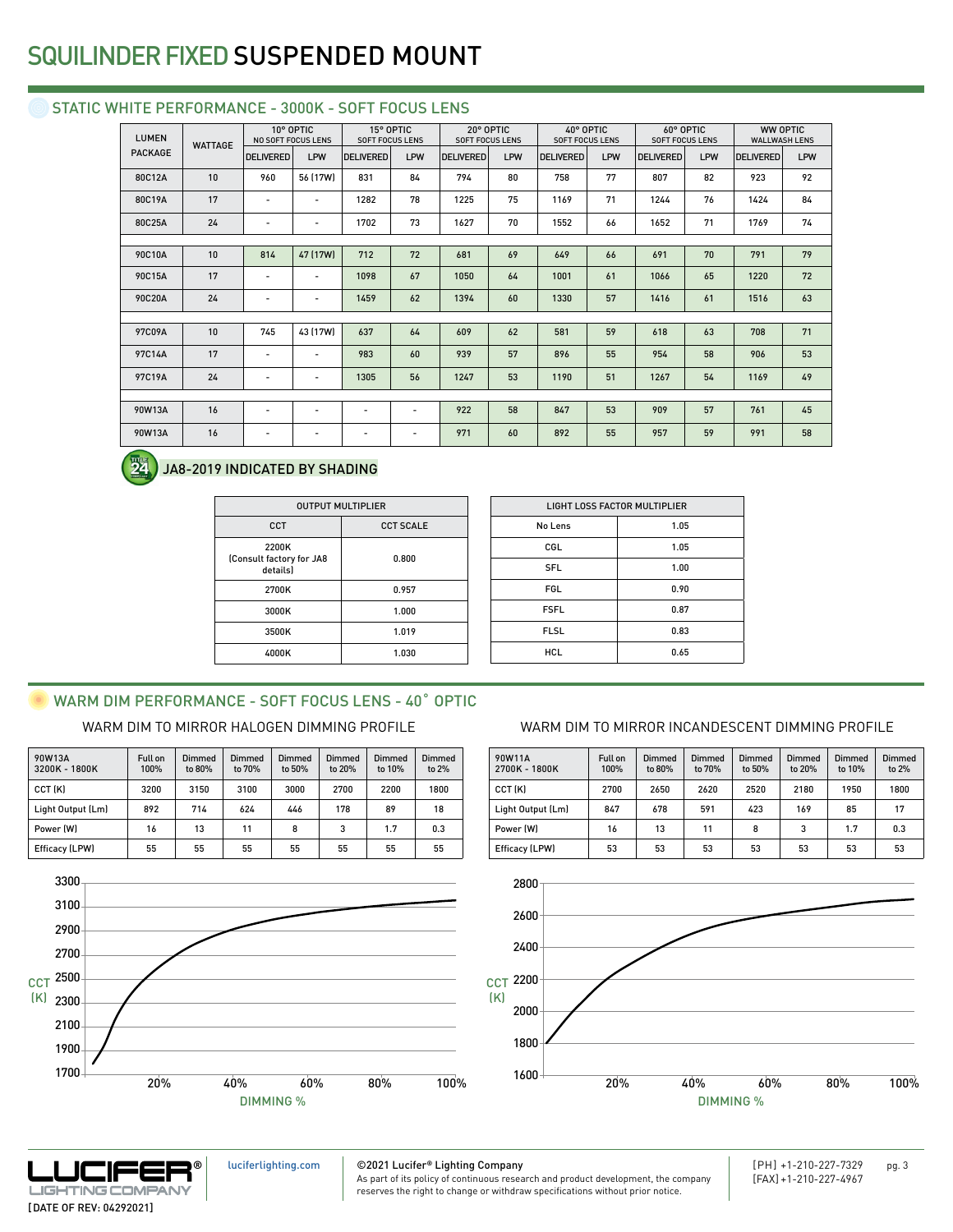# Dropkit STEM ASSEMBLY **DIMENSIONS** / DRAWINGS

#### **A** LUMINAIRE

Machined body with integral heat sink and LED. Power supply may be integral or remote mount.

#### B FIXED BODY OPTICS

Field-changeable optics available in 10°, 15°, 25°, 40° and 60° beams.

# WALLWASH OPTIC

Precision tuned optic provides uniform wallwashing effect.

#### $\bullet$ FIXED BODY EFFECTS DEVICE

Soft focus lens or no lens standard; lenses sealed in place. Fixture can accept 1 effects device.

# WALLWASH EFFECTS DEVICE

Wallwash lens is sealed in place. Fixture can accept 1 effects device.

#### $\Omega$ BAFFLE

Baffle minimizes aperture glare and conceals view into fixture. Suction tool provided for removal of baffle.

#### Dropkit E

- Field cuttable rigid stem for suspending fixture at desired height. Provides stable base to allow preferred fixture tilt, while maintaining vertical stem position.
- Ball joint allows up to 45° tilt for sloped ceilings and can be locked once stem is positioned vertically.
- Four 43" sections available; 172" maximum standard length.
- Length adjustment occurs in lower canopy.
- Wiring for stem assembly provided by others.

**A**





## WALLWASH UNIBODY

**C**

**B**

**D**





[luciferlighting.com](http://luciferlighting.com/)

# ©2021 Lucifer**®** Lighting Company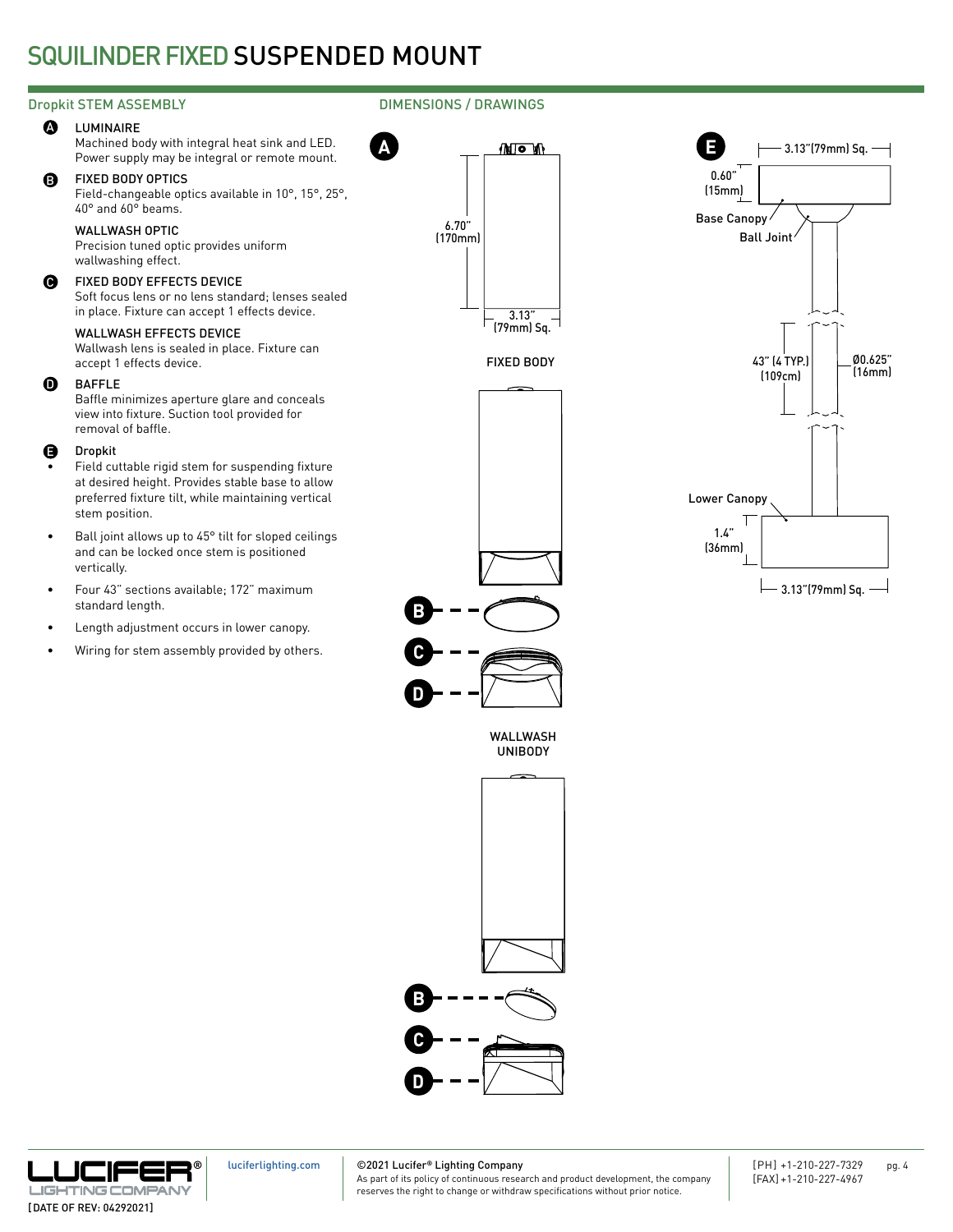#### **CANOPY** e.

Machined 1.60" (41mm) canopy accommodates flat and slope ceiling conditions. Conceals hidden mounting hardware. Available with integral or remote driver.

#### CABLE  $\bf \Theta$

Black and white wiring harness available; up to 180.0" length; cable may be cut in field.

#### LUMINAIRE  $\mathbf 0$

Machined body with integral heat sink and LED.

#### STANDARD OPTICS  $\mathbf 0$

Proprietary optics available in 10°, 15°, 25°, 40° & 60° beams.

#### EFFECTS DEVICE  $\bf o$

Soft focus lens or no lens standard; lenses sealed in place. Fixture can accept 1 effects device.

#### BAFFLE  $\boldsymbol{\Omega}$

Baffle minimizes aperture glare and conceals view into fixture. Suction tool provided for removal of baffle.

# Dropkit STEM AND PENDANT MOUNTING

#### JBMP  $\bullet$

Mounting plate (concealed) for standard 4" square or 4" 4/0 j-box . To be installed during rough-in prior to substrate. Fixture to mount flush with minimalist transition to ceiling.

#### SMK3 (Only available with Pendant)  $\bf \bm \Omega$

Surface mount kit includes mounting plate and 4" concealer plate that installs between fixture and standard 3" 3/0 j-box for existing applications where standard j-box cutout is to be concealed.

#### SMK4 (Only available with Pendant) N

Surface mount kit includes mounting plate and 5" concealer plate that installs between fixture and standard 4" 4/0 j-box for existing applications where standard j-box cutout is to be concealed.

#### CMJB O

Ceiling mount junction box perfectly matches the squilinder profile for a continuous, integrated look where exposed ceiling mount junction box and conduit applications apply. For use with 1/2" and 3/4" EMT conduit only. Features three conduit entrances at 12, 3, and 6 o'clock plus one conduit knockout on top. Painted finishes only. Blank off plugs included.

# MOUNTING NOTES

JBMP not recommended for use with pancake style j-box.

















[luciferlighting.com](http://luciferlighting.com/)

©2021 Lucifer**®** Lighting Company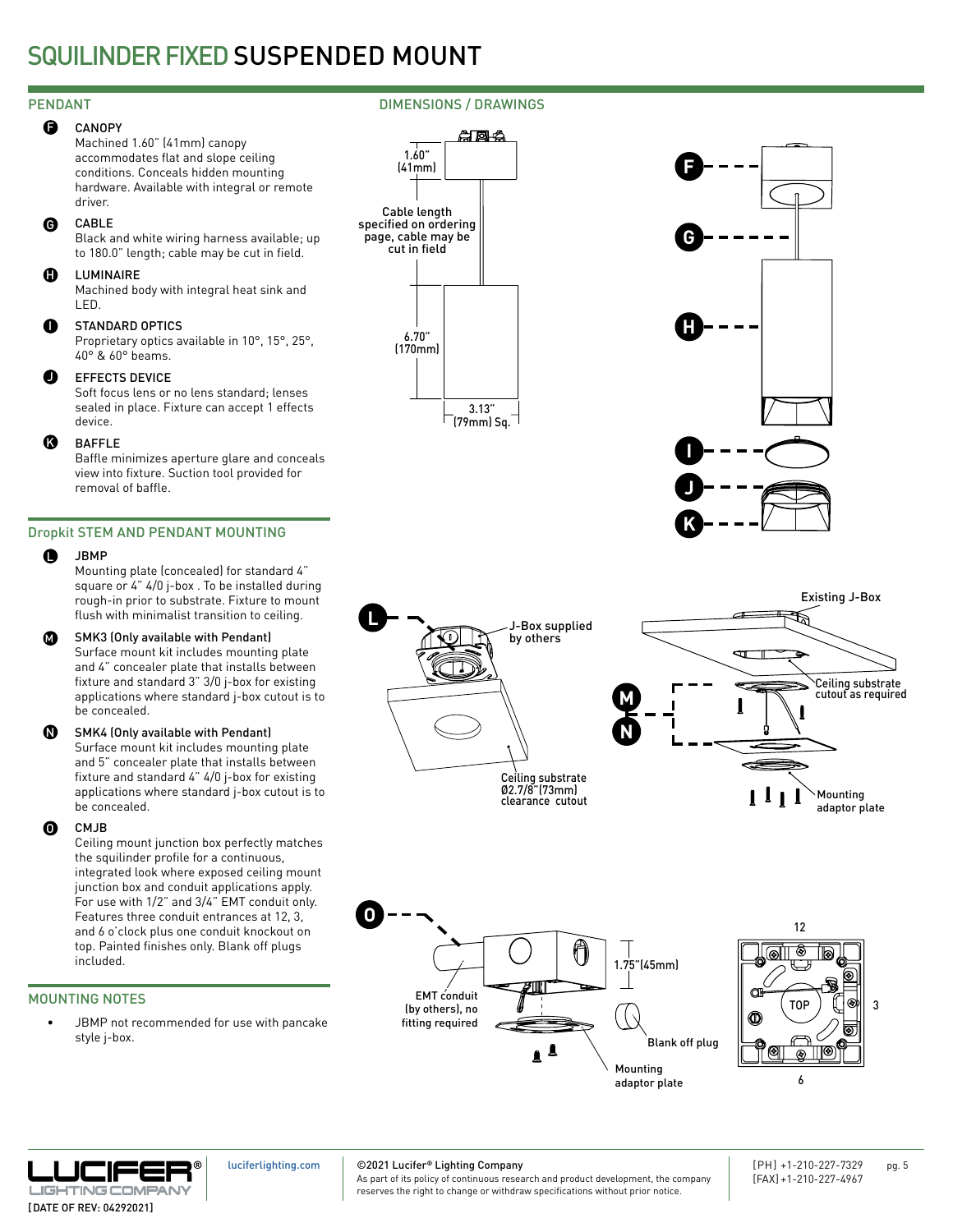# REMOTE POWER SUPPLY

#### PS-RMT  $\mathbf 0$

Remote power supply provides additional driver options. Mounting device still required. Consult install guide for maximum allowable secondary run lengths between PS-RMT and fixture.







©2021 Lucifer**®** Lighting Company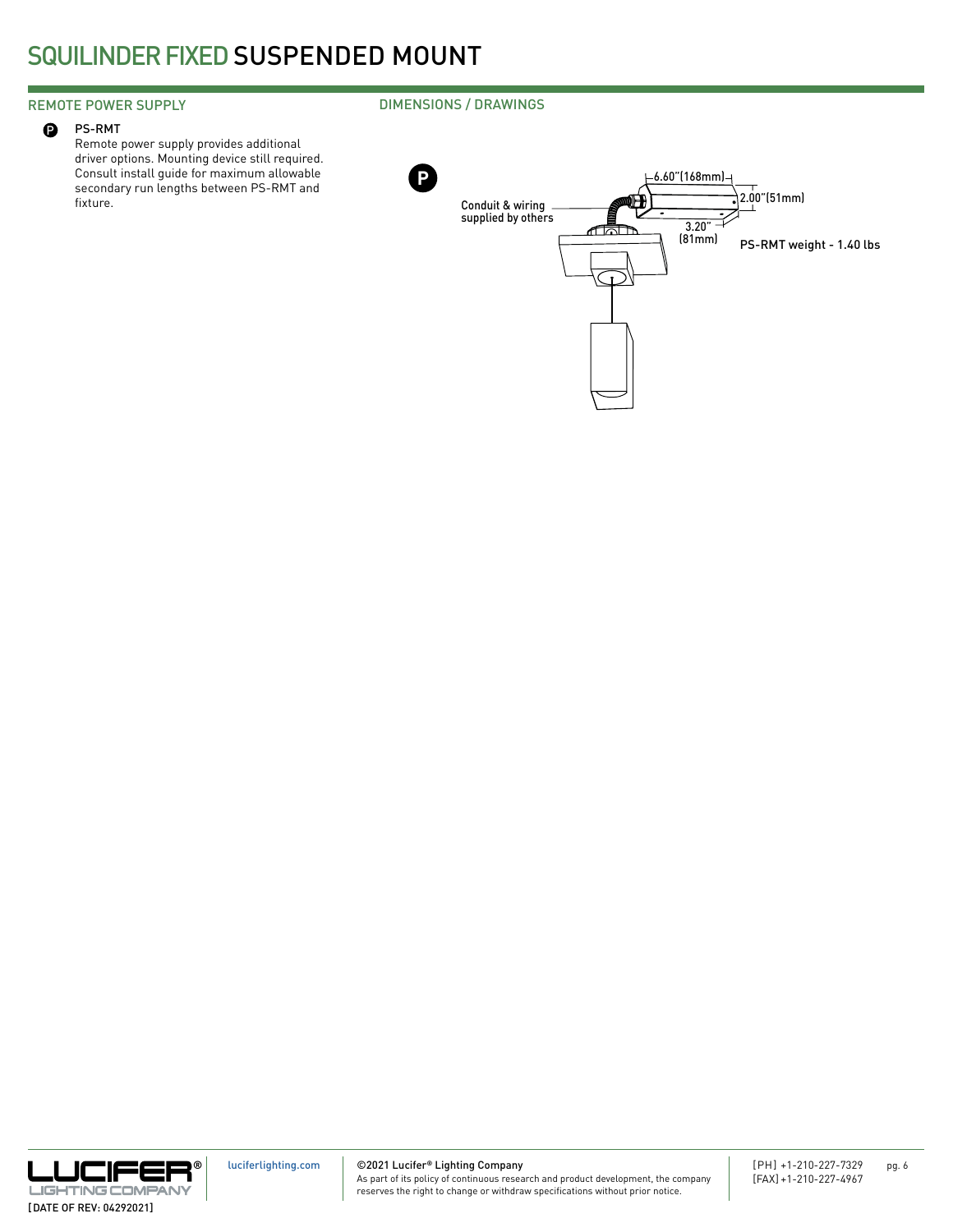# **TECHNICAL**

## **CONSTRUCTION**

Squilinder: Machined aluminum body; painted finishes are granulated powder coat.

Dropkit Stem Assembly: Die-cast aluminum canopies and extruded aluminum stems; painted finishes are granulated powder coat. CMJB: Die-cast aluminum body; painted finishes are granulated powder coat.

Remote Power Supply: 22 Gauge galvanized steel.

## **STATIC WHITE LED**

2-step MacAdam ellipse LED module available in 80+, 90+ and 97+ CRI configurations in color temperatures of 2200K, 2700K, 3000K, 3500K and 4000K. Average rated lamp life of 50,000 hours. LED and driver assemblies are field-replaceable.

## **WARM DIM LED**

3-step MacAdam ellipse warm dim LED module available in 90+ CRI configuration. 3200K or 2700K at full brightness, warming to 1800K at full dim. Average rated lamp life of 50,000 hours. LED and driver assemblies are field-replaceable.

# **POWER SUPPLY PERFORMANCE AND DIMMING INFORMATION**

| Power Supply                                                                                                     | CA <sub>2</sub> | CE <sub>2</sub> | TR <sub>2</sub> | L23     | LH1 | LP1          | AN4  | LN <sub>2</sub> | EA <sub>2</sub>       | LA <sub>2</sub> | ED <sub>1</sub> | LD1   |
|------------------------------------------------------------------------------------------------------------------|-----------------|-----------------|-----------------|---------|-----|--------------|------|-----------------|-----------------------|-----------------|-----------------|-------|
| Minimum °C   -20 °C   -20 °C   -20 °C   0 °C   0 °C   0 °C   -20 °C   -20 °C   -20 °C   -20 °C   -20 °C   -20 °C |                 |                 |                 |         |     |              |      |                 |                       |                 |                 |       |
| Maximum °C   40 °C   40 °C   40 °C   40 °C   40 °C   40 °C   40 °C   40 °C   40 °C   40 °C   40 °C   40 °C       |                 |                 |                 |         |     |              |      |                 |                       |                 |                 |       |
| Dimming %                                                                                                        | 2.0%            | $2.0\%$         | $2.0\%$         | $1.0\%$ |     | $1.0\%$ 0.1% | 1.0% |                 | $1.0\%$   0.1%   0.1% |                 | $0.1\%$         | 10.1% |

Note: For TR2, L23, LH1, LP1, AN4, LN2, EA2 and LA2 drivers consult chart on page 6 to confirm appropriate dimming curve for compatibility with selected control.

## **WALLWASH SPACING**

Factory recommends 48" (1219mm) spacing on center with 36" (914mm) setback from wall plane.

### **MOUNTING**

Pendant is supplied with a mounting adaptor plate, which integrates with specified mounting component. Dropkit Stem integrates directly with specified mounting component. JBMP provide a minimalist transition from standard 4/0 or 4" square junction boxes and accommodating ceiling thicknesses of 0.44" (12mm) to 0.75" (19mm). Ceiling-mount junction box available for 1/2" (13mm) and 3/4" (19mm) conduit and feature concealed internal clamps for clean fitting-free conduit exit and entry.

### **LISTING**

cTUVus listed to UL1598 standard for Dry / Damp (IP14) locations. Title 24 JA8-2019 Listed.

# **WARRANTY**

Manufacturer's 1-year warranty guarantees product(s) listed to be free from defects in material and workmanship under normal use and service. 5-year warranty on LED and power supply to operate with 70% of the original flux and remain within a range of 3 duv. 10-year Lutron Advantage limited warranty available on Lutron equipped systems. Warranty period begins from the date of shipment by Seller and conditional upon the use of manufacturer-supplied power supply. Consult [website](http://luciferlighting.com/Resources/Full-Warranty) for full warranty terms and conditions.

## **CHANGE LOG**

1. 04/29/2021: ADDED WALLWASH UNIBODY AND LP1 DRIVER **OFFERINGS** 

2. 03/17/2021: ADDED SMK MOUNTING OPTION FOR PENDANT.

3. 03/17/2021: ADDED CMJB MOUNTING OPTION FOR DROPKIT. 4. 01/12/2021: ADDED 2200K, 2700K-1800K WARM DIM AND 10 DEGREE

OPTIC OFFERINGS.

5.09/21/2020: ADDED CMJB MOUNTING OPTION.

6.03/02/2020: UPDATED REPLACEMENT BAFFLE PART NUMBERS.

7.10/21/2019: ADDED QUICK SHIP.

8.9/12/2019: NEW CONSOLIDATED SPEC SHEET WITH SINGLE NOMENCLATURE FOR SPECIFICATION.

9.9/12/2019: FIXED BODY AND ADJUSTABLE FIXTURES NOW OFFERED WITH Dropkit.



©2021 Lucifer**®** Lighting Company